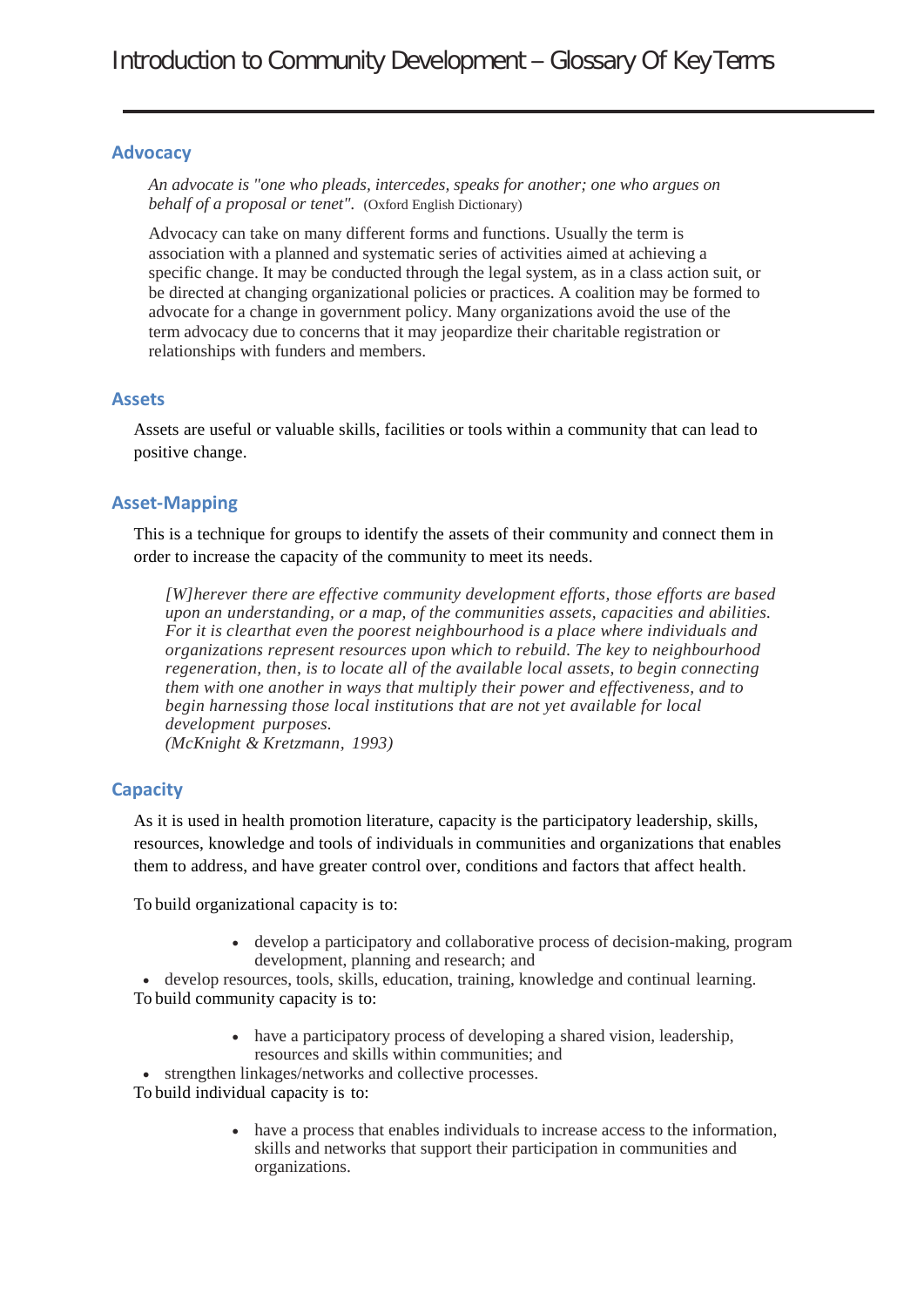(Macdonald, 2002 )

# **Citizen Engagement**

Citizen engagement is active, meaningful involvement of a wide range of community members in the governing structures and other organizations that influence community decision-making. Sherry R. Arnstein (1969) describes a continuum of citizen participation, which moves from non-participation (manipulating or curing people) to tokenism (informing, consultation, placating) to a degree of power (partnership, delegated power, citizen control).

# **Coalition**

A coalition is an organization of individuals, representing diverse organizations, factions or constituencies, who agree to work together in order to achieve a common goal.

# **Collaboration**

Collaboration involves exchanging information, modifying activities, sharing resources and enhancing the capacity of another for mutual benefit and to achieve a common purpose.

# **Communal**

Communal usually refers to collective ownership and use of property by members of a group or community (Merriam-Webster Dictionary)

# **Community**

Community can be defined either by geographic boundaries, or can be a community of interest e.g. church congregation, sports club, people who have a particular medical condition, etc. In a geographic community people share physical space they go to the same stores and services, the children play in the same park and go to the same school. The members come into contact with each other because they live nearby, not because they particularly want to be together. In a community the members often have shared values and symbols.

# **Community Animation**

Community Animation is a method of community development in which the worker serves as a catalyst to bring together people, knowledge, skills and other resource to enable a community coalition or group to bring a community vision to life. Community Animators work with a number of different communities; while remaining accessible on an intermittent basis to provide continuity, they do not provide a continuous service to any one community.

### **community capacity**

Capacity is the combination of assets such as leadership, skills, resources, knowledge and tools of individuals and organizations within the community that enables them to address and have control over those conditions that affect community well-being. Communities with high capacity engage in participatory processes to develop shared vision, leadership, resources and skills and have strong linkages and networks in place.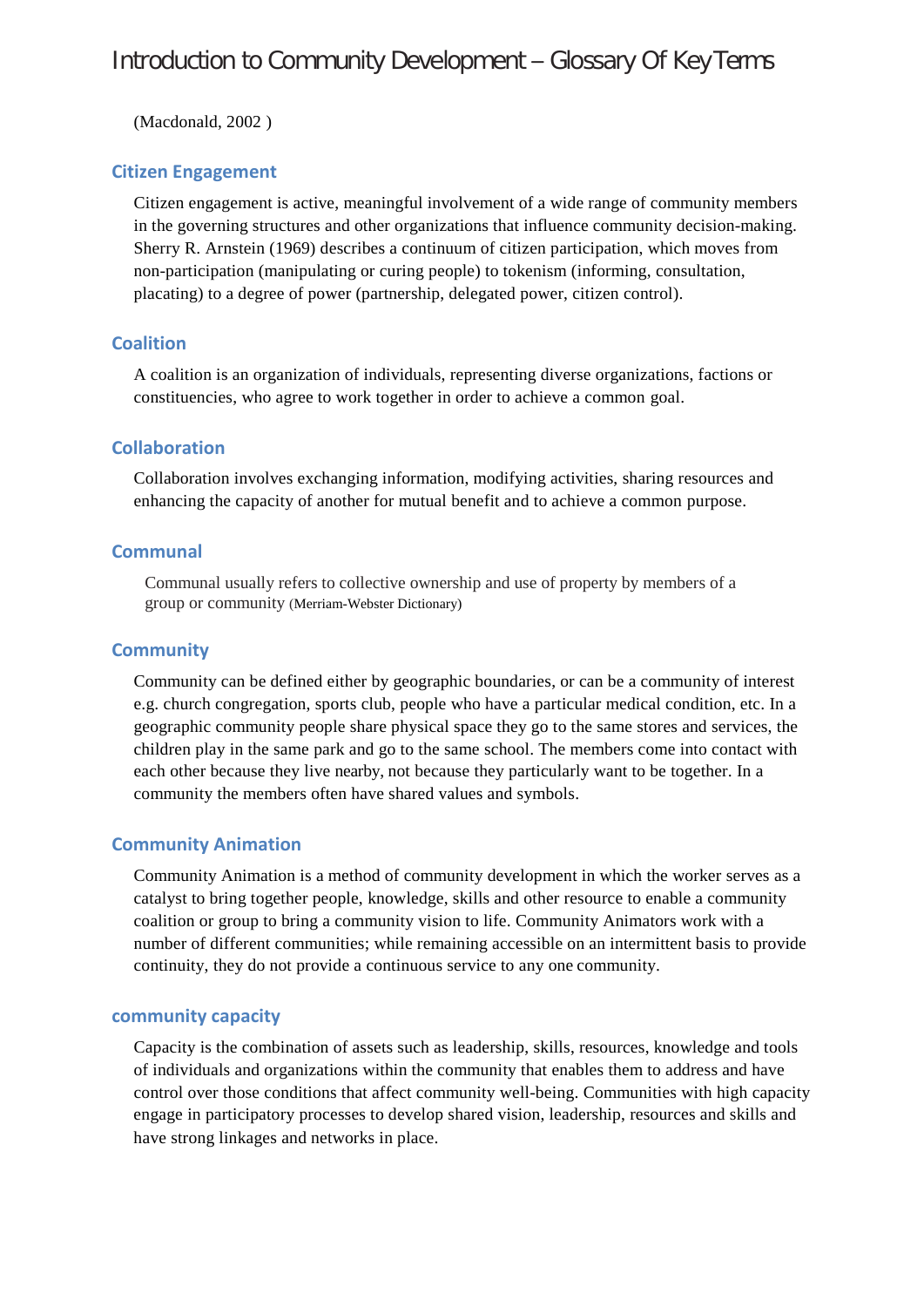# **Communities Characteristics**

- 1) understanding and acceptance of the importance of each member and his/her capacity to contribute
- 2) collective effort people working together, assuming shared responsibility, utilizing talents
- 3) informality transactions of value take place without money, advertising or hype; there is a hidden order to community groups
- 4) learn through stories story-telling is an ancient method of social analysis it passes on wisdom, and is also a way of reflecting on individuals and communities abilities to achieve a better life.
- 5) incorporate celebration community members plan parties or social events as part of their activities; the line between work and play is blurred.
- 6) to be in community is also being part of the consolation of members and to be part of the sharing of tragedy

(John McKnight 1987)

# **Community Development**

In 1948, the United Nations defined community development as "a process designed to create conditions of economic and social progress for the whole community with its active participation and fullest possible reliance upon the community initiative." (quoted in Head, 1979:101)

Common goals of community development programs include:

- empowering the community to identify and solve its problems;
- improving the socio-economic conditions of the community;
- increased community participation;
- increase social integration of isolated groups; and
- identifying and developing local leadership.

Basic values and principles of community development include:

- democratic processes; protection of the rights of the minority;
- capacity-building; focus on strengths;
- acceptance, respect for and sensitivity to diverse viewpoints;
- non-authoritarian, non-hierarchical structures;
- self-help, self-reliance;
- community ownership;
- community participation;
- working with natural networks and developing/extending networks;
- beneficial community services are planned, developed and monitored by community members;
- community involvement in decision-making; and
- promotes social justice and equity.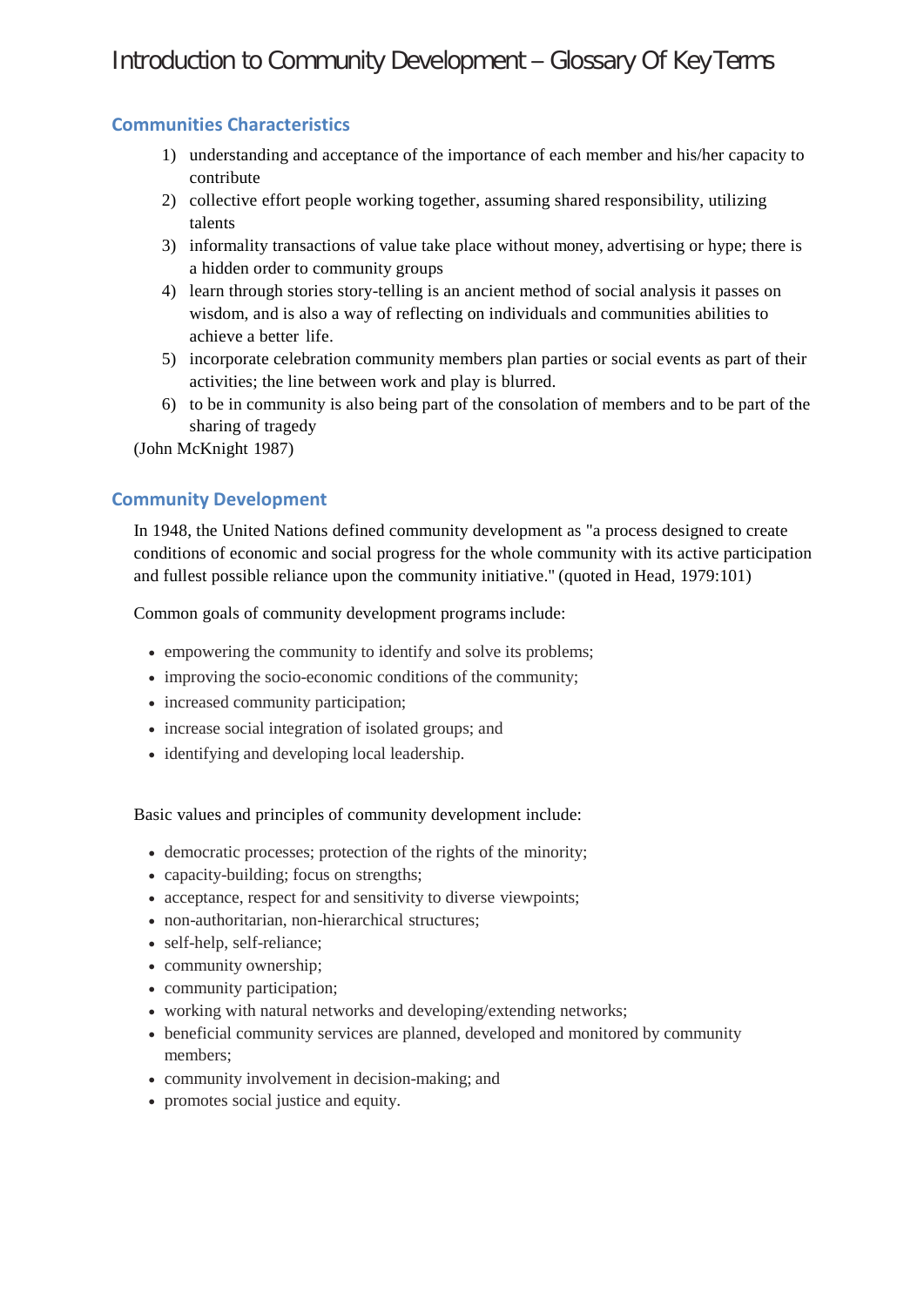## **Comprehensive community initiative**

These are neighbourhood based efforts that seek improved outcomes for individuals and families as well as improvements in neighbourhood conditions by working comprehensively across sectors. CCI's are:

*comprehensive*; i.e. they address a range of areas rather than a single concern. They usually select an 'umbrella' issue as their focus (e.g., poverty reduction or air pollution).

*Holistic* - they break down artificial boundaries

*"multi-spectral"* they encourage collaboration among health, business, faith based organizations, etc. *long-term* - results will not be seen for several years

*Developmental* - these are not discrete interventions to reduce or compensate for identified problems. Rather, these efforts aim to build the capacity community from the perspective of decision making and resilience.

*Inclusive* - to involve diverse sectors and groups that have typically been excluded, such as people living in poverty, youth, Aboriginal Canadians and members of racial minorities.

*Concerned with process and outcome* - they set tangible goals, and carefully track and evaluate their work, and also establish effective structures that can enable the community to address problems effectively, change policy and introduce innovation.

Source: Torjman, Sherri and Eric Leviten-Reid. Comprehensive Community Initiatives. March 2003. [www.caledoninst.org/Publications/Detail/?ID=4.](http://www.caledoninst.org/Publications/Detail/?ID=4) (accessed Jan 16, 2008

### **Constituents**

Members of a constituency; i.e*.* a body of citizens entitled to elect a representative (as to a legislative or executive position) Source: <http://www.merriam-webster.com/dictionary/Constituency>

### **Determinants of Health**

The Population and Public Health Branch of Health Canada has identified the following as "broad determinants of health" that extend beyond the health care system:

- income and social status
- social support networks
- education
- employment and working conditions
- physical environments
- social environments
- biology and genetic endowment
- personal health practices and coping skills
- healthy child development
- health services
- gender, and
- culture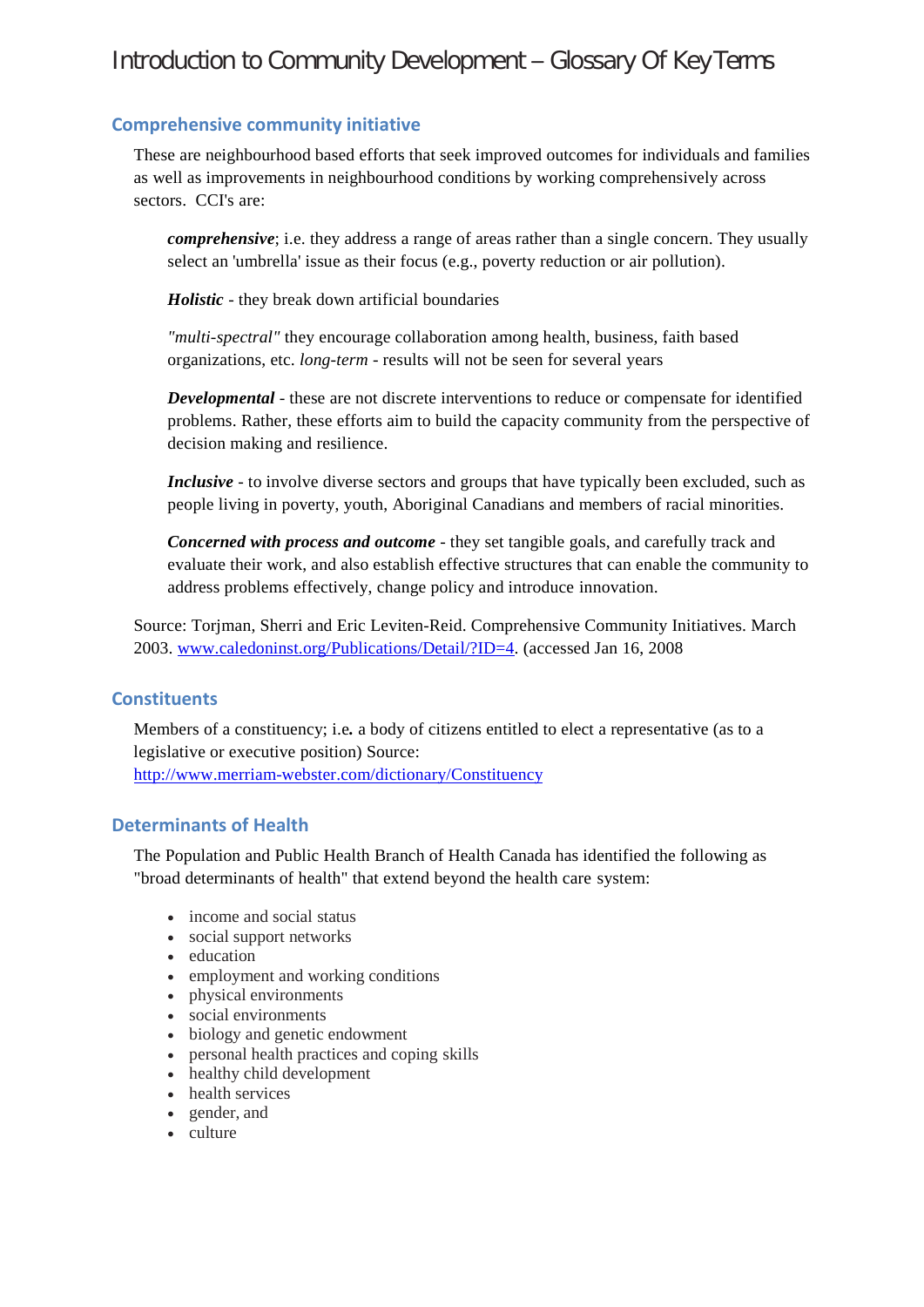(PPHB Ontario:.4)

### **Diversity**

Diversity refers to the variation of characteristics within a population, such as age, gender, ethnicity, sexual orientation, ability, income, education, political ideology, values and beliefs.

### **Empowerment**

Empowerment refers to increasing the spiritual, political, social or economic strength of individuals and communities. It often involves the empowered developing confidence in their own capacities. Enable and help others to gain the power to influence planning and decisionmaking within the organization. Effective leaders empower them with responsibility, authority and trust to make decisions.<http://en.wikipedia.org/wiki/Empowerment>

### **Equity**

Equity refers to the right of the individual to a fair share of the goods and services in society, However, equal treatment will not necessarily guarantee equal results. Creating equity sometimes required training people differently from each other; e.g. providing additional resources to some individuals so they are better able to compete for jobs, obtain education, or access to other programs and services.

### **Evaluation**

In the context of this handbook, evaluation is an assessment of the magnitude, quality, impact, process or outcomes of a project or program.

### **Facilitator**

To facilitate is "to make easier or less difficult; help forward (an action, a process, etc.): e.g.; Careful planning facilitates any kind of work. [http://dictionary.reference.com/browse/facilitate.](http://dictionary.reference.com/browse/facilitate) A facilitator is a neutral presence who assists the group to meet their self-defined goals. The facilitator does not push their own agenda onto the group, but help the group to develop and follow its own agenda. In the context of a potential role within a collaborative, a facilitator assists in community problem-solving process by liaising among various players and being a source of fairness and encouragement.

### **Health**

"Health is the extent to which an individual or group is able, on the one hand, to realize aspirations and satisfy needs; and, on the other hand, to change or cope with the environment.

Health is, therefore, seen as a resource for everyday life, not the objective of living; it is a positive concept emphasizing social and personal resources, as well as physical capacities" (World Health Organization, 1986a).

Health includes a capacity to achieve "full potential through a safe, non-violent environment, adequate income, housing, food and education, and a valued role to play in family, work and the community"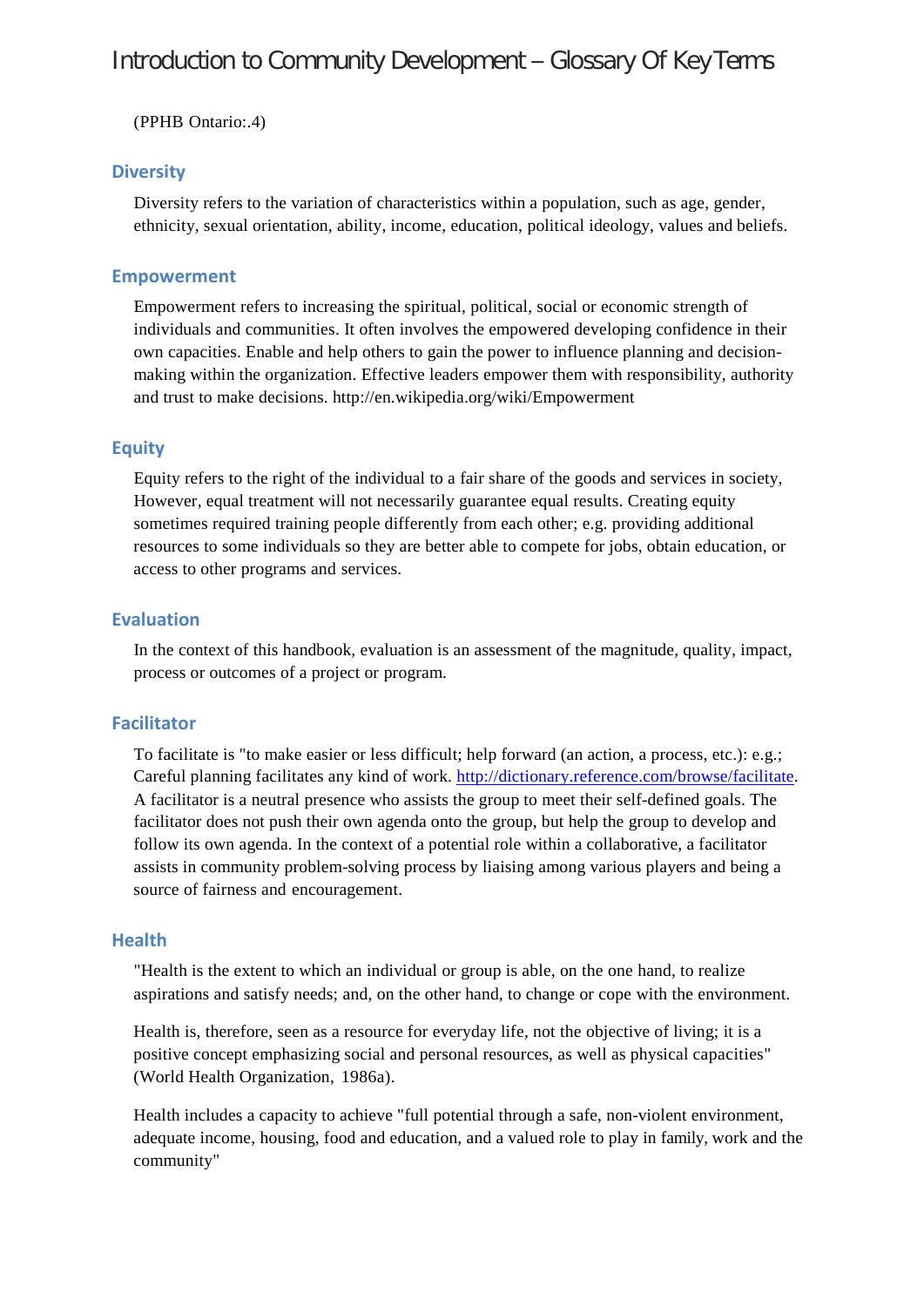(Health and Primary Health Care Task Force, Haliburton, Kawartha & Pine Ridge District Health Council, March 1993:2).

Health is also a means to achieving "such valued outcomes as participation, opportunity, employment, income, … well-being … wealth, sustainability, independence, equity, and social justice"

(Premier's Council on Health, Well-being and Social Justice, 1994:1).

# **Healthy Community**

"A healthy community is one that is constantly creating and improving those physical and social environments and expanding those community resources which enable people to mutually support each other in performing all the functions of life and in developing to their maximum potential."

(Hancock and Duhl, 1986)

Guiding Principles of Healthy Communities are included in Appendix 2.

### **Health Promotion**

"Health promotion is a process of enabling people to improve their health status by influencing the behaviors and conditions that affect their health" (Francisco and Fawcett, 1993:403). The Ottawa Charter for Health Promotion (World Health Organization 1986b) identifies 5 activities in health promotion:

- 1. Developing personal skills;
- 2. Strengthening community action;
- 3. Creating supportive environments;
- 4. Building healthy public policy; and
- 5. Reorienting health services

### **Healthy Public Policy**

Healthy public policies are decisions or actions, which are intended to have a positive impact on peoples' health.

### **Inclusiveness**

The Maritime Centre for Excellence in Women's Health defines social and economic inclusion as

"…both a goal and a process. It welcomes individuals and groups who have been left out into the planning, decision-making and policy-development processes in their community. And it empowers them by offering the opportunities, resources and support they need to participate." (Maritime Centre for Excellence in Women's Health, 2001)

The Laidlaw Foundation defined social inclusion as:

"the capacity and willingness of our society to keep all groups within reach of what we expect as a society -the social commitment and investments necessary to ensure that socially and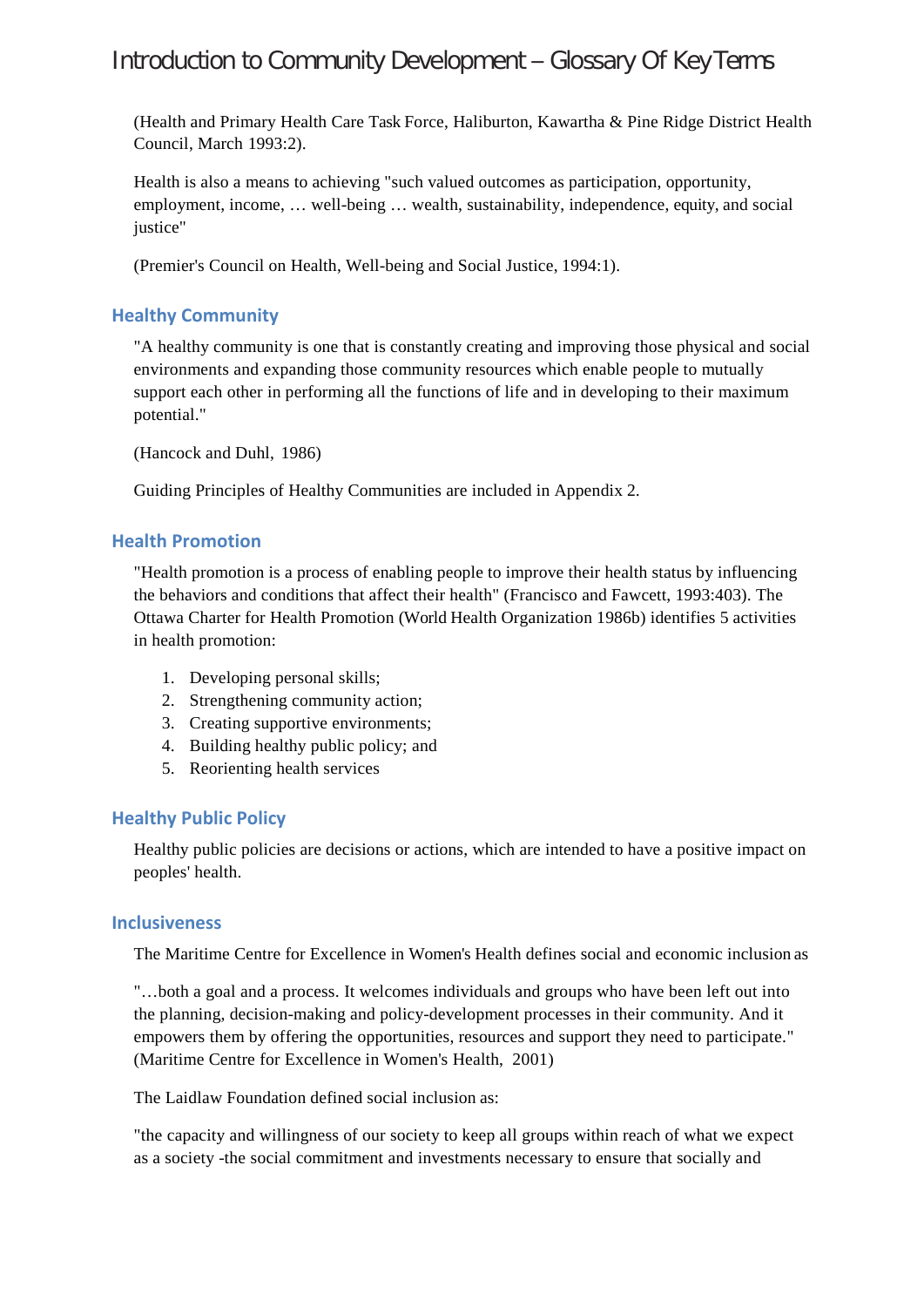economically vulnerable people are within reach of our common aspirations, common life, and its common wealth."

(Laidlaw Foundation, 2001)

### **Indicator**

An indicator is a measurement that reflects the status of a system (e.g. social, economic or environmental) over time.

### **Information literacy**

There are many definitions of information literacy just as there are many definitions of literacy. For some people, information literacy means being able to cope and adapt to technology. In its broadest sense, information literacy refers to the ability to access and use a variety of information sources to solve an information need. The American Library Association's definition of information literacy is the one that is used most often today, partially because it was widely publicized and distributed.

To be information literate, a person must be able to recognize when information is needed and have the ability to locate, evaluate, and use effectively the needed information . . . . . Ultimately, information literate people are those who have learned how to learn. They know how to learn because they know how knowledge is organized, how to find information, and how to use information in such a way that others can learn from them. They are people prepared for lifelong learning, because they can always find the information needed for any task or decision at hand. [\(ALA,](http://gopher.uic.edu/00/library/ala/ala-iv/50417007.document) 1989)

Source: Hayden, Alix K. Information Literacy. EDCI 701 - The University of Calgary

### **In-kind contributions**

Dollar-value of non-cash contributions (which directly benefit a project) by the grantee or another party other than the funder (volunteer services, equipment use, facilities use, staff time or other resources, as distinguishable from a monetary grant.)

Source: A Glossary of Grant-Related Terminology The School District of Palm Beach County, Florida,<http://www.palmbeach.k12.fl.us/grants/Glossary%20Terms.htm>

#### **Mobilization**

Mobilization is the process of organizing people and resource to create change. It puts ideas into action and brings momentum to a project. It fosters initiative and wide community participation, secures the necessary resources and navigates obstacles and opportunities.

### **Organic process**

A [process](http://www.wordwebonline.com/en/PROCESS) [occurring i](http://www.wordwebonline.com/en/OCCUR)n [living](http://www.wordwebonline.com/en/LIVING) [organisms;](http://www.wordwebonline.com/en/ORGANISM) a phenomenon of gradual changes through a series of states. [http://www.wordwebonline.com/en/ORGANICPROCESS T](http://www.wordwebonline.com/en/ORGANICPROCESS)his phrase is often used to indicate that change must originate and develop from within the target (e.g., the community), rather than being imposed by an external agent.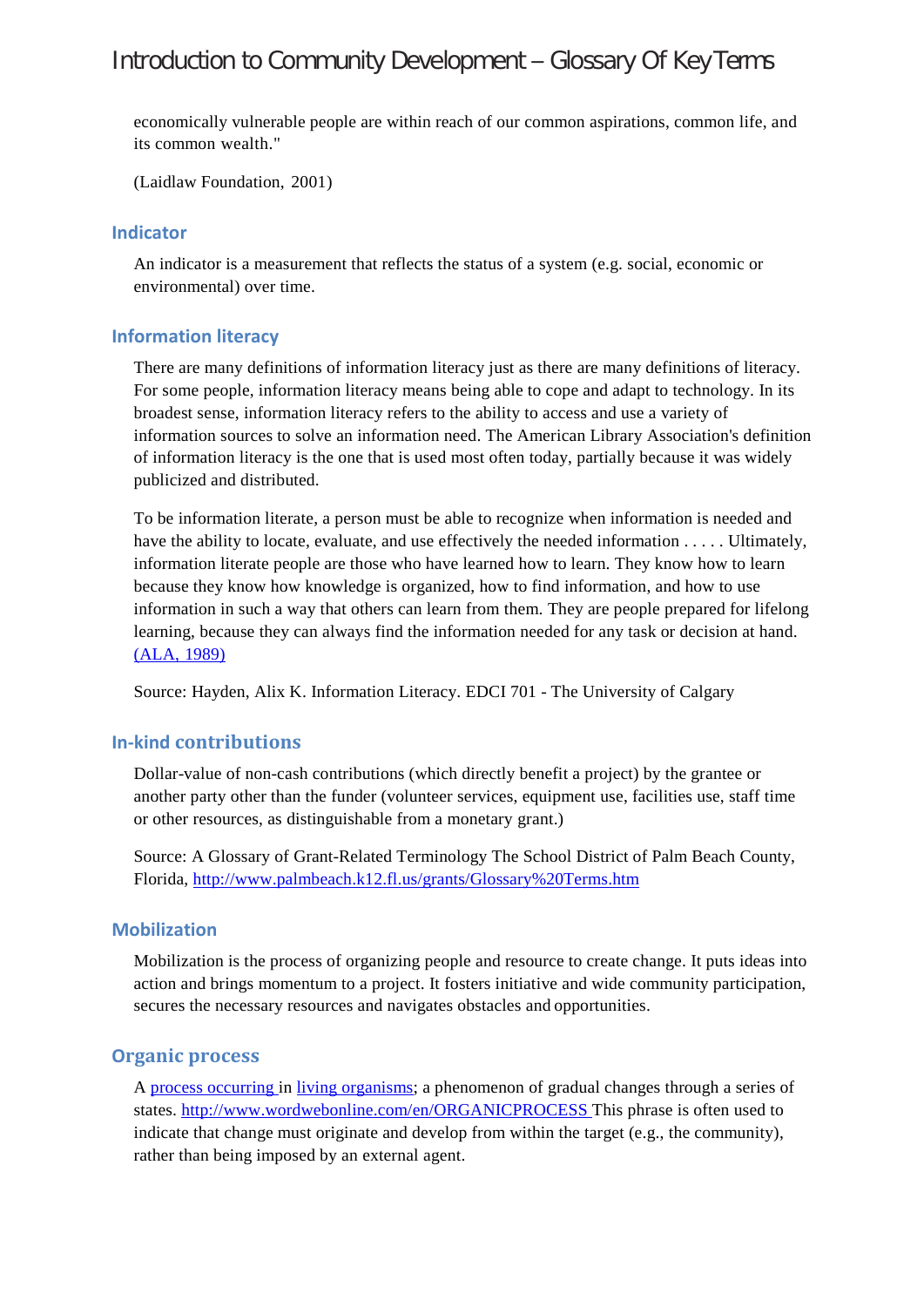# **Qualitative and quantitative evaluation**

Program evaluation plans may involve the collection of both contain both quantitative and qualitative data to assess the outcomes and impacts of a program. Quantitative methods focus on things that can be counted or directly measured, e.g., number of participants involved, number of sessions conducted.

Qualitative methods, such as open-ended interview questions, focus groups or visual depictions, provide more in-depth information about individual experiences, perspectives and context.

Source: Strategies for Effective Proposal Writing, Ontario Healthy Communities Coalition <http://www.healthycommunities.on.ca/publications/misc/fundproposal.pdf>

### **Representation**

This is the action or fact of one person standing for another so as to have the rights and obligations of the person represented. Source: <http://www.merriam-webster.com/dictionary/Representation>

When working with communities it is essential that the scope of representation of individual members of Boards, committees and community groups be clear; particularly in terms of whether the represents has the authority to speak on behalf of or bind the organization or community s/he purports to represent.

### **Resources**

Resources can be tangible (e.g., money, computers, staff, volunteers) or intangible (e.g., motivation, in-kind services, actions).

### **Self-help**

The term self-help group refers to more than two people who come together to deal with a shared concern or problem. Such groups exist all over the world; they are sometimes called mutual aid or support groups. These groups are run by and for the members, "experts" themselves.

Source: Self Help Resource Centre. [www.selfhelp.on.ca/start.html](http://www.selfhelp.on.ca/start.html)

### **Social capital**

Social capital is the value generated by various forms of civic engagement, trust, norms of reciprocity, networks, associations and information sharing within a community.

Family and friends are the most basic forms of social capital. Then there are the more organized examples, from youth sports clubs, neighbourhood associations to service groups and government representatives. Robert Putnam, in his book, Bowling Alone, warns that our stock of [social capital h](http://www.ksg.harvard.edu/saguaro/primer.htm)as plummeted, impoverishing our lives and communities.

Source: The Sgauaro Seminar: Civic Engagement in America <http://www.bowlingalone.com/>